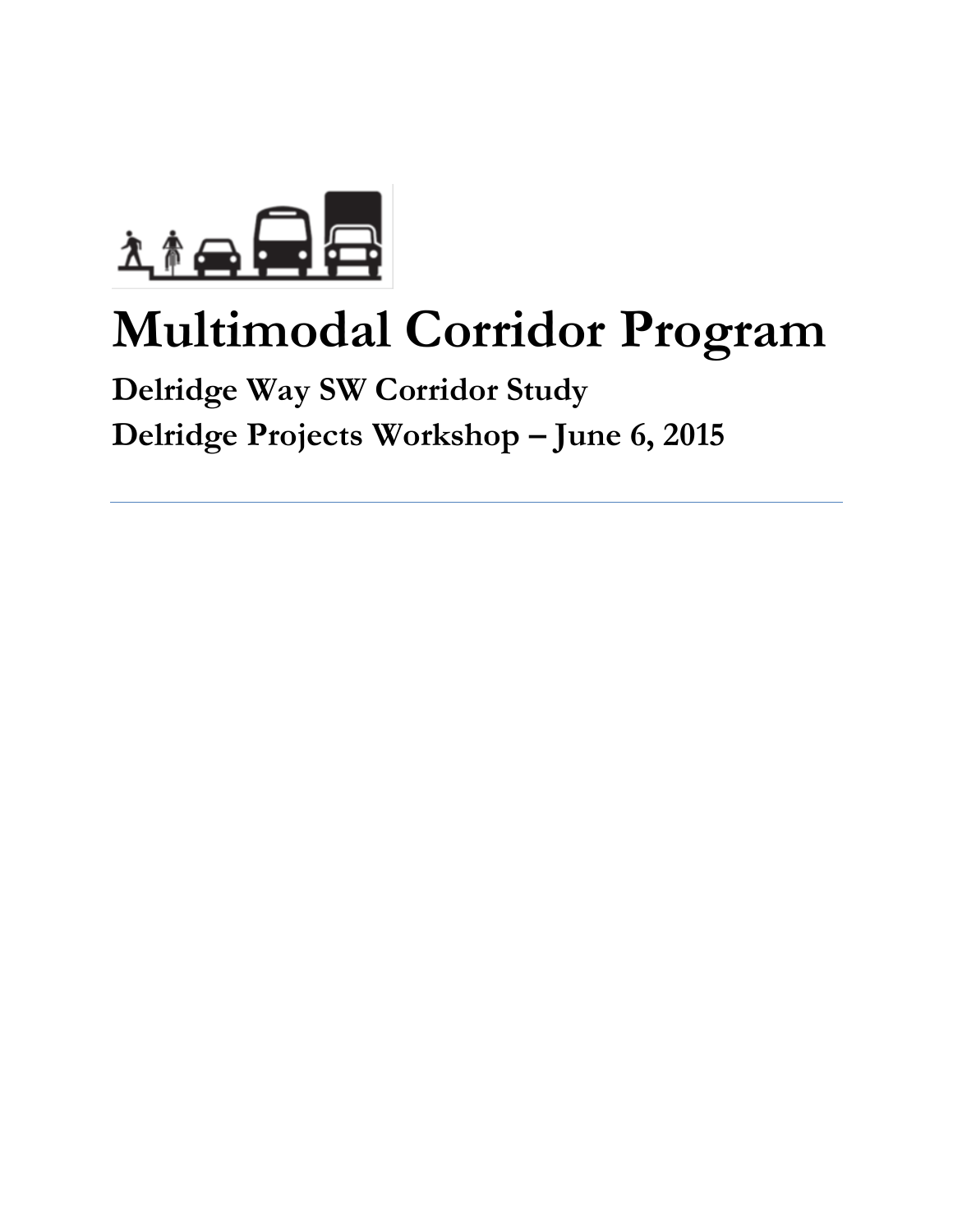

**Seattle Department of Transportation** 

## **Introduction**

The Seattle Department of Transportation (SDOT) Multimodal Corridor Program will focus on transforming a street or combination of streets into safer and healthier public spaces with predictable movement of people and goods with safety being the highest priority. One of those corridors is Delridge Way SW which runs 3.8 miles north to south from the West Seattle bridge to S Roxbury Street (Seattle city limits).

To ensure the plan reflects the needs and desires of the community, SDOT is soliciting input using a variety of methods. One of those methods included the Delridge Projects Workshop. Held on Saturday, June 6, 2015 from 9:30 AM – 12 Noon at the Southwest Teen Life Center, this workshop was jointly sponsored by SDOT, the Seattle Department of Planning and Development (DPD) and Seattle Public Utilities (SPU).

The purpose of the June 6, 2015 workshop was to:

- Inform the public about the Delridge Way SW Corridor Study and how it fits into other transportation projects
- Inform the public about existing conditions along the corridor
- Obtain input on existing conditions and suggestions for improvements
- Answer questions and take comments

SDOT is also taking public input via an online survey and an online mapping tool. All public input will be used to develop a preliminary design concept for the Delridge Way SW corridor.

### **Workshop Notification**

In the weeks prior to the workshop, a variety of methods were used to promote the event:

- Mailer Over 6,000 mailers were sent to addresses within one quarter of a mile from the Delridge Way SW corridor.
- Press release A press release was sent to local media outlets.
- Outreach to underserved communities Department of Neighborhoods (DON) Public Outreach Engagement Liaisons were contracted to encourage participation from underserved communities.
- Email lists The DON Delridge District Coordinator sent a message to groups representing the Delridge District/neighborhood.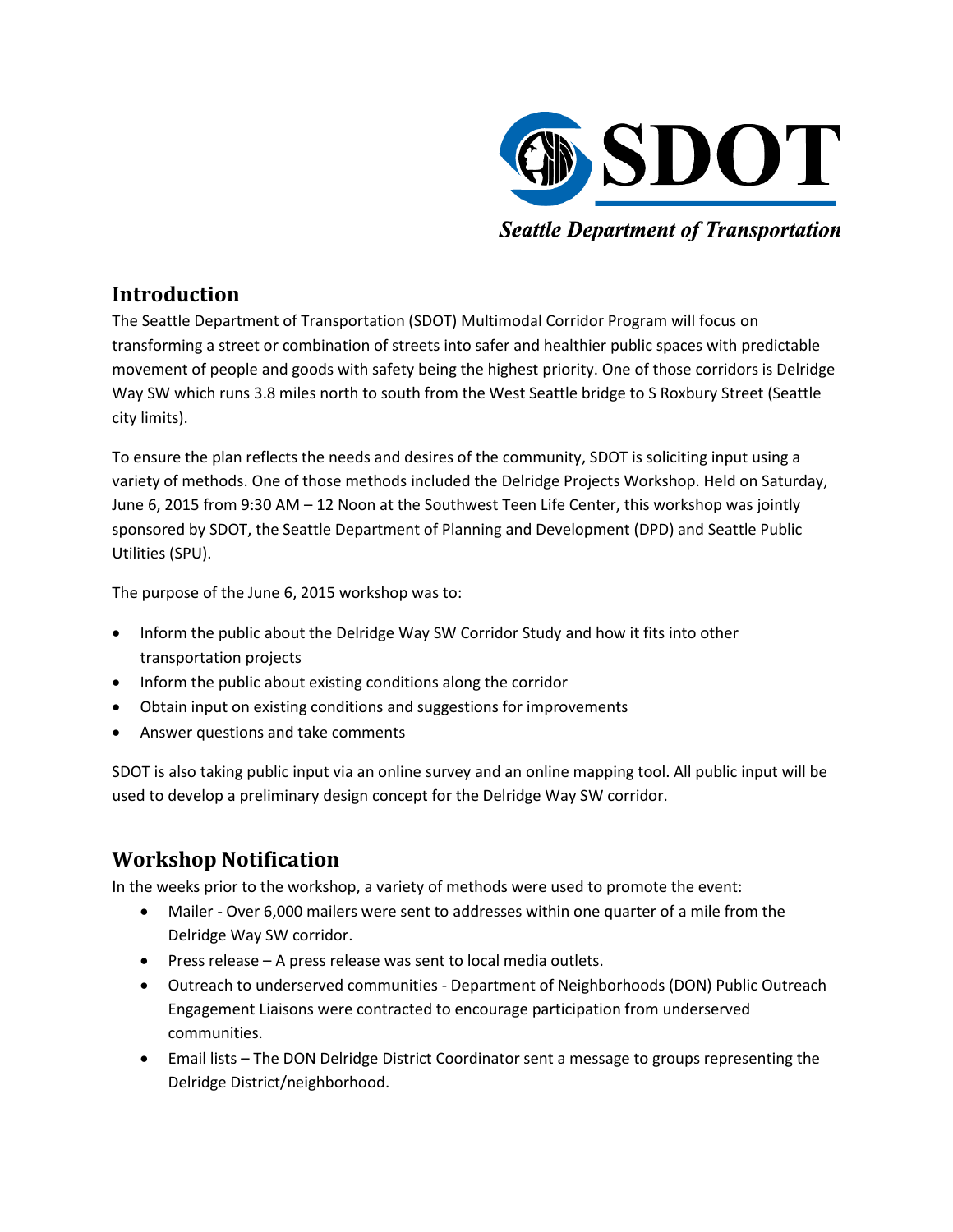• Website – Project and event information was posted on the SDOT Multimodal Corridor Program web page.

# **Workshop Details**

Approximately 70 people attended the workshop. As people entered they were greeted, asked to sign-in and informed of the agenda and oriented about the set-up of the room. The workshop was jointly hosted by the Seattle Department of Planning and Development (DPD), the Seattle Department of Transportation (SDOT) and Seattle Public Utilities (SPU). Each department staffed a station that included project information. Participants were encouraged to rotate to each of the three stations for a brief presentation and to provide input.

There were eight boards on display at the SDOT station:

- **Corridor Overview**, including information on land use and community assets
- **Corridor Characteristics**, describing key elements of the corridor.
- **Bike Conditions**, with information on existing types of bike facilities and key elements of bicycle network
- **Pedestrian Conditions**, with information on pedestrian activity and key elements of pedestrian environment
- **Transit Conditions**, describing transit service and connections
- **Motor Vehicle Conditions,** including traffic volumes and types of traffic
- **Curbspace Allocation**, which described on-site parking types and use
- **Safety** provided collision data and speed limit information

At the SDOT station, each rotation started with a presentation by Sara Zora (SDOT). The presentation included information on SDOT's mission, vision and core values; Multimodal Corridor Program overview, need, schedule and process; existing conditions in the Delridge Way SW corridor with a focus on safety; and concluded with a request for input. At this point the group divided into two or three groups of ten to fifteen people for a small group discussion. During the small group discussions, each group was asked to respond to the following questions:

- How do you currently use the street? What works? What needs improvement?
- What are your ideas about how the street could look and function in the future?

Participant comments were recorded on flip charts and marked directly on corridor maps. Some participants also provided feedback on comment forms.

# **Comment Summary**

The notes from comments forms and the small group discussion flip charts are included in Appendix A. The following is a summary of the key findings of those notes: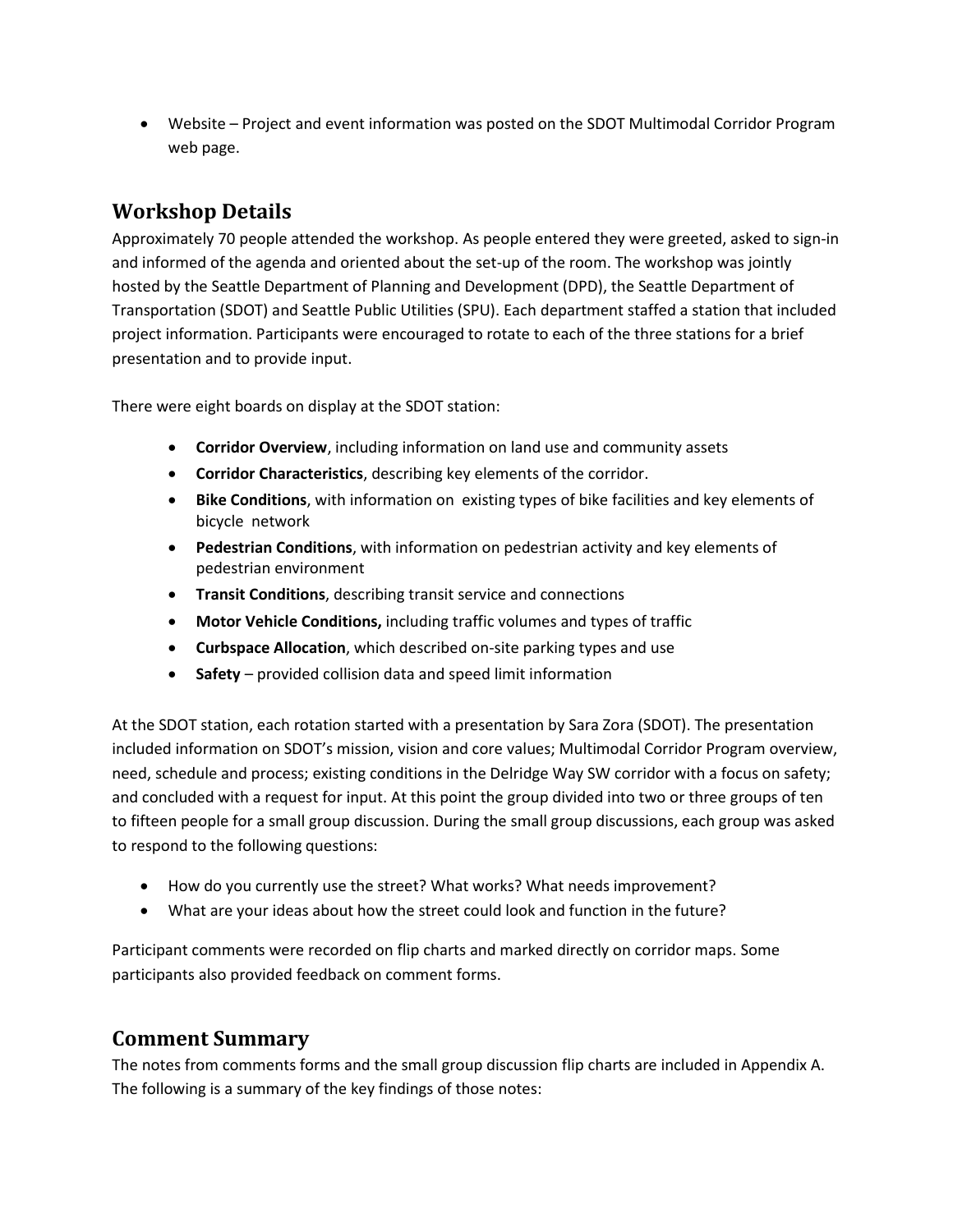- Transit Participants expressed support for the addition of a Rapid Ride Line along Delridge Way SW, in addition to, but not to replace route 120. It was suggested that transit improvements are needed in the north end of the corridor to improve connections.
- Speed Limits There was mixed reaction to reducing the speed limit from 35 to 30 mph.
- Bicycle improvements The majority of those who commented expressed support for developing bike lanes (Greenways) on parallel streets, not on Delridge Way SW. People said that Delridge Way SW is already too crowded with other uses and the combined parking/bike lane along the street is unsafe.
- Pedestrian Environment/Connections & Safety– Many people said that the staircases connecting to Delridge Way SW need better lighting and landscaping to make them safe and attractive for users to connect to the corridor and transit.
- Pedestrian Environment/Crossings Participants repeatedly mentioned the need to add new and improve existing crossing, particularly around schools, at bus stops and at Youngstown Cultural Arts Center. It was suggested that crossings need to be more visible, closer to bus stops and those with a pedestrian crossing button should have a faster response.
- Overall Corridor People also suggested that additional landscaping, and more maintenance and cleanup are needed along the corridor.

# **Appendix A: Flip Chart Notes and Comment Forms Delridge Projects Workshop**

The bullets below were transcribed from flip chart notes and comments forms.

#### **Comments on bus service**

- Don't replace Bus 120 with Rapid Ride. If Rapid Ride developed, do in addition to the 120.
- Keep the 120 bus!!!
- Improve/increase Bus 22 times
- Rapid Ride +  $120 \text{ves}$ !
- Bus stop amenities needed
- Bus stop relocation @ Graham/24<sup>th</sup> sight line issues
- Bus overcrowding at north end
- Transit connections in north
- Transit Center on Delridge
- Bus should run in exclusive lanes
- ITS (similar to Rapid Ride) @ major destinations (eg Westbrook Village)
- BAT lanes
- Need to recognize that good connections are needed not just to downtown, but to other destinations

#### **Comments on speed limits**

• Do not reduce speed from 35 to 30 mph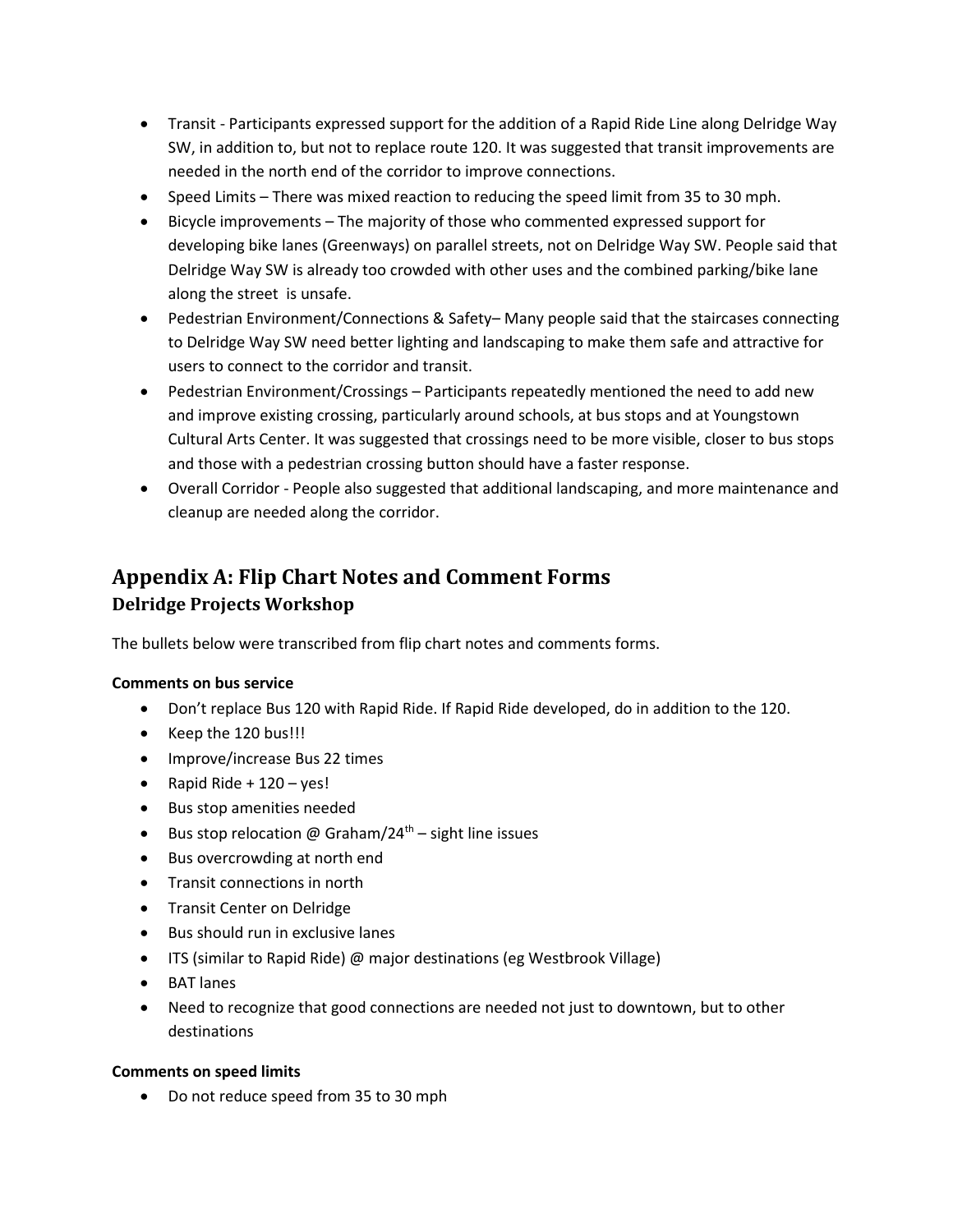- Have a public awareness campaign to slow down traffic
- Scrap 35 mph reduction 99% yes
- 35 sign at end of N Seattle Bridge
- Lowering speed limits won't prevent people who speed for speeding will just lead to further congestion
- Enforce current speeds or implement design features to slow down traffic lighting (imp for safety), landscaping, etc.

#### **Comments on bicycle improvements**

- Develop bikeways/lanes off Delridge (at least to south of Sylvan on  $16^{th}$ ,  $17^{th}$  or  $26^{th}$
- 21st Ave SW between Myrtle & Dawson (well-travelled bikeway) is without sidewalks. It's planned to be a Greenway. 21<sup>st</sup> is adjacent to the Puget Creek watershed, important to (salmon) the Duwamish Tribe. We need storm water filtration on the east side of the street when/if sidewalks or permeable path gets installed.
- Get bike lanes off Delridge move them to secondary parallel streets and make signage clear/more of it
- Encourage cyclists to get off Delridge move to Greenways
- 21st Greenway ped & bike mobility
- Invest in existing  $26<sup>th</sup>$  Neighborhood Greenway, for bikes, not Delridge Way (keep for other modes)
- When Delridge Way is backed up, drivers are  $26<sup>th</sup>$  dangerous for cyclists
- And + Delridge no safe way for bikes/peds to get onto new path heavy trucks
- Keep grade separated (Pigeon Point) and bypass Andover link Alki trail

#### **General comments about Delridge Way SW**

- Walking, bussing, parking on street (by owners, visitors & service people) works just fine now. (I'm at Delridge & Thistle)
- Only change would be getting rid of graffiti & making sure owners keep their properties up clean up litter, now parking strip, keep sidewalks clear.
- And repairing pot holes as they occur.
- Not bus bulbs along Delridge!!
- Keep on street parking!!
- We would like the street safety & light at night.
- Clean up the sidewalk.
- Trim the trees
- Safety in area & clean.
- Traffic circles
- Traffic flow important
- Combined bike/parking lane does not work, not safe
- Add right turn lanes @ Delridge and Orchard left turn pocket @ Thistle
- Need to repave!